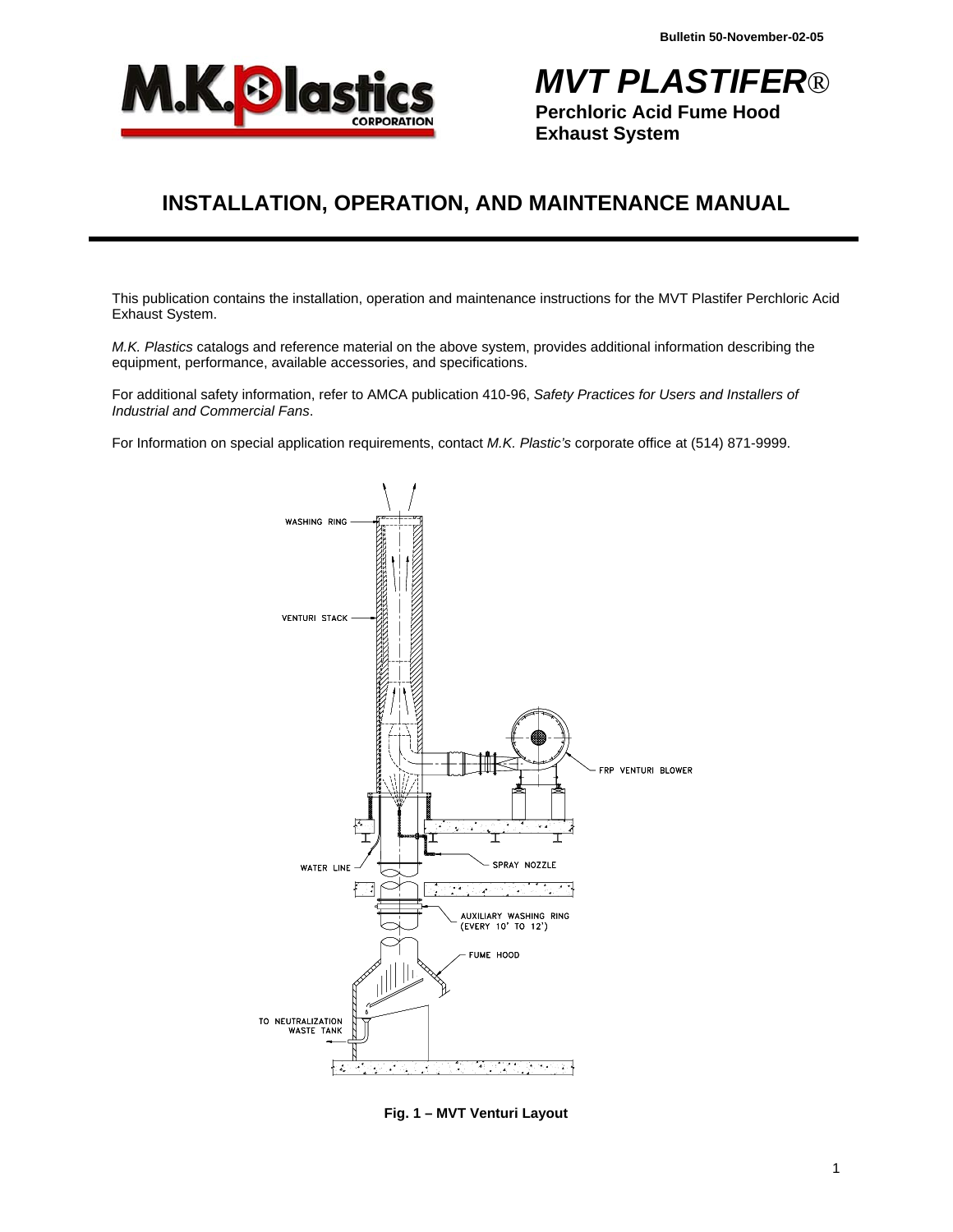### **Receiving and Inspection**

Carefully inspect the venturi/blower and accessories for any damage and shortage immediately upon receipt of the fan.

- Turn the blower wheel by hand to ensure it turns freely and does not bind.
- Inspect the PVC manual control damper for free operation of all moving parts.
- Record on the *Delivery Receipt* any visible sign of damage.

#### **WARNING**

**The venturi blower has rotating parts. Safety precautions should be exercised at all times during installation, operation, and maintenance. ALWAYS disconnect power prior to working on fan.**

This manual deals primarily with the installation and maintenance of the Venturi system in conjunction with it's FRP blower. For further, more complete operational & maintenance details on the FRP blower (fan), please refer to MK Plastics Bulletin *'Installation, Operation, and Maintenance Manual'* for FRP centrifugal & Inline fans.

### **Venturi Installation**

- 1. Set the Venturi carefully on the curb, avoiding damage to the water pipe and the electrical heater strip (if supplied). Confirm that the Venturi stack is 100% vertical for proper washing operation.
- 2. The water line for the washing ring, spray nozzle and the 120-volt electrical power supply for the heater strip must be below the roof.
- 3. Provide piping to the water lines, (washing ring and spray nozzle); install a pressure gauge and a 3-way solenoid valve per washing line. See page .5 for details on the valves.
- 4. The Ø1/2" copper pipe for the Venturi washing ring runs down the length of the stack, protrudes through the curb cap and stops short of the inlet flange for connection. The end of the pipe will be unthreaded. For the spray nozzle attachment, there will be a  $\varnothing$ 1/2" sch. 80 CPVC female adapter for the incoming water line. Insure there is no debris in the adapter prior to piping connection. See Fig. 2 for details. The heater cable will have a standard 120-volt plug for outlet electrical connection.



#### **Fig. 2 – Spray Nozzle Detail**

- 5. The installation of the solenoid valves should be as close as possible to the washing units, (spray nozzles/washing rings), as detailed in the submittal. The control timer can be located as required. For further details regarding the washing sequence, see Fig. 4 & Fig .5.
- 6. Connect the Venturi stack to the perchloric acid hood by means of ductwork. Use 316 stainless steel, unplasticized PVC or FRP ducting for corrosion resistance. Avoid any metal contact with the exhausted fumes, such as fastening bolts or screws. Use only gasketing that is resistant to perchloric acid.
- 7. The weight of the ductwork **should not be** supported by the ventruri stack. Additional supports must be used to support the weight, similar to as shown in Fig. 3.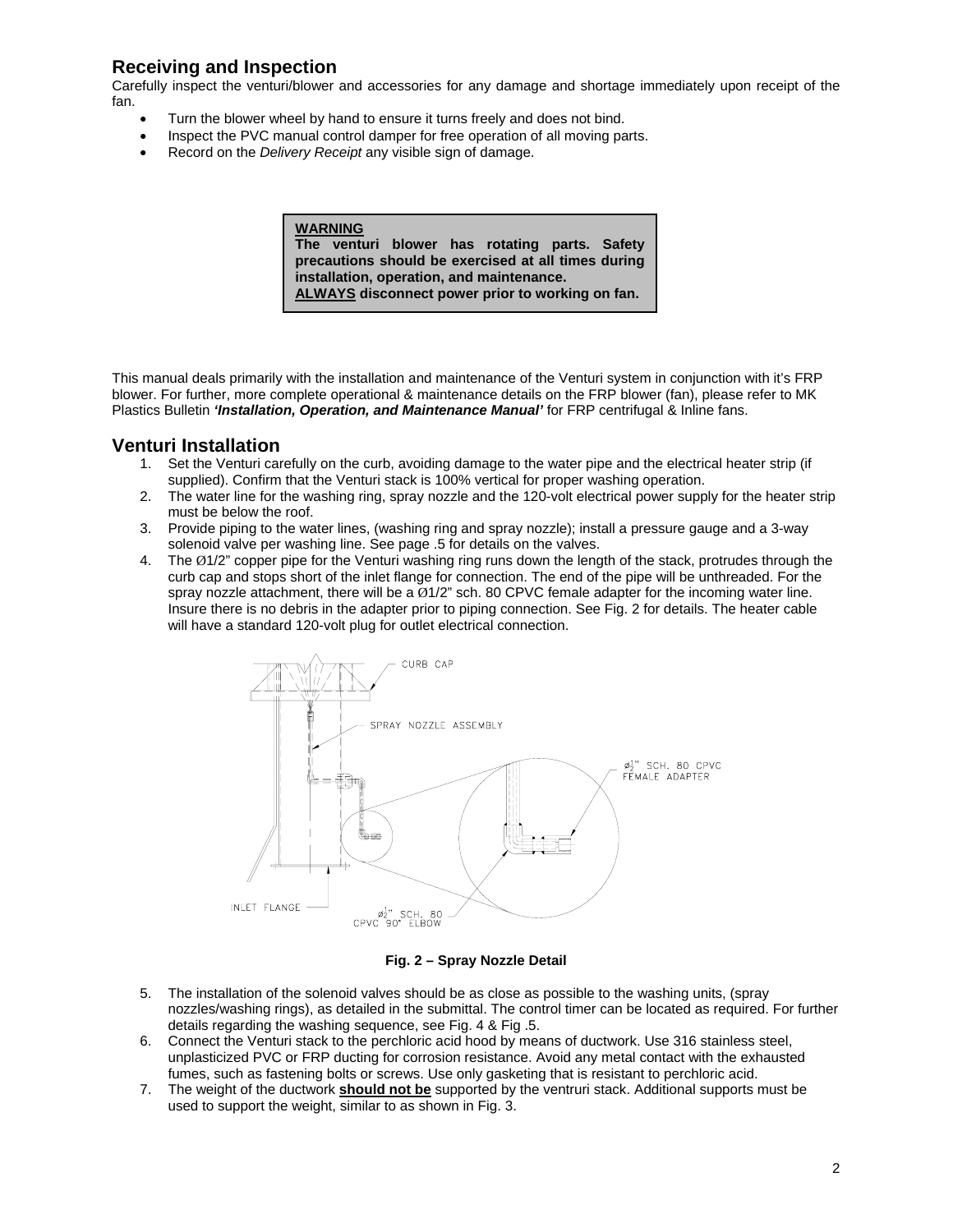

**Fig. 3 – Support Details (Typ.)** 

8. Set the Venturi blower on the roof and connect the blower outlet to stack by means of the PVC flexible connector, PVC manual control damper and PVC reducer (all provided). Refer to MK Plastics Bulletin *'Installation, Operation, and Maintenance Manual'* for FRP centrifugal & Inline fans on details on how to mount the FRP blower (fan). *The air pressure from the blower in the Venturi will create a vacuum to induce air to be exhausted from the hood.* Note, if an adjustment is required to the exhausted air volume, this can be done via. the PVC control damper.



**Fig. 4 – Washing Schematic (Typ.)**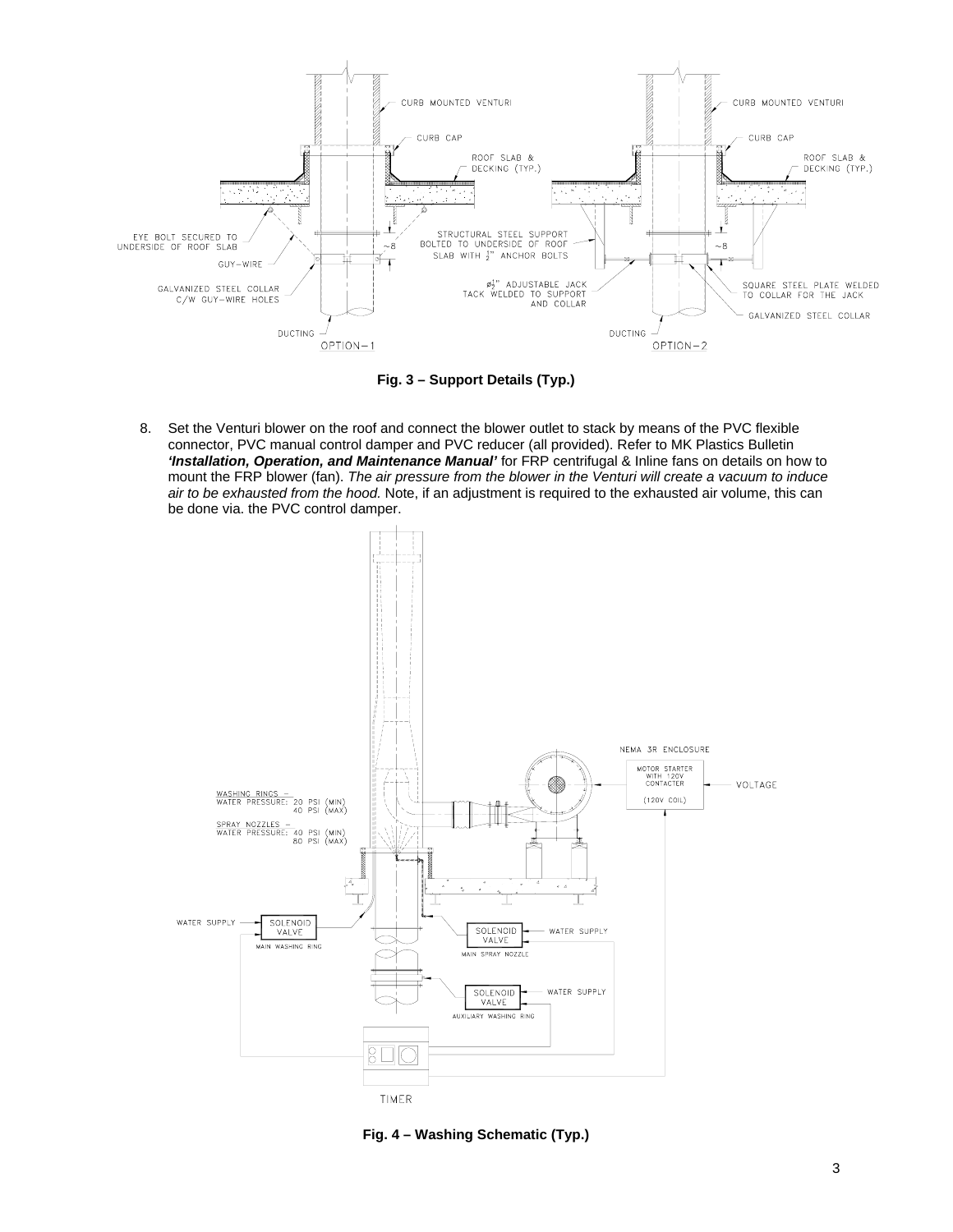## **Venturi Wash Controller (***if supplied***)**

Perchloric acid is extremely dangerous because it is a very strong oxidizer. Dry perchloric acid crystals are unstable, and when subject to shock or vibration, can explode. For this reason the Venturi stack is supplied with a washing ring and spray nozzle for periodic washing (flushing) of the duct work to remove accumulated wall deposits, which are soluble in water. The 'MVT Plastifer Perchloric Acid Wash Controller' used in conjunction with the Perchloric Acid Exhaust Venturi system, safely and automatically washes perchlorates from the system. This control package can be supplied by MK Plastics. See Fig. 4 to Fig. 5 for details.

Through the use of a field programmable microprocessor, wash water is directed via solenoid valves to each wash point in the venturi system. When the researcher shuts off the MVT Venturi exhaust fan, the wash system is energized, sequencing wash water to be directed to the venturi wash ring first, the inlet venturi wash nozzle, second, and then the auxiliary duct mounted wash rings. This wash cycle continues in descending order (from the top of the system to the bottom) toward the perchloric fume hood. Wash duration per wash nozzle is fully programmable.

### **Wash Controller Specification**

- 1. Control unit shall be enclosed in a NEMA 1 enclosure that shall be remotely mounted and located in the laboratory. The control panel shall house the microprocessor, electronic switches and wiring terminals. The panel shall have controls consisting of MVT blower Manual/On-Off switch, indicator lights, and microprocessor display per fan, all mounted on enclosure door. Power input shall be 120 VAC.
- 2. Interconnecting wiring between the controller and wash solenoid panel, and the water piping between the wash solenoid panel and the wash rings shall be the responsibility of the installing contractor.
- 3. A facility safety engineer shall determine the wash cycle duration and the wash duration of each nozzle. The safety engineer shall then insure the correct programming of the wash cycle.
- 4. The wash cycle can be fully programmable, or have manual override by pressing the stop button.
- Upon blower shut down, the wash system sequence shall be initiated, energizing the respective solenoid valve, starting the wash cycle at the highest wash nozzle, and continuing down through all the wash nozzles and rings in the perchloric exhaust system. The user has the option to have the blower operational during the wash.
- 6. The total wash cycle duration and the wash duration of each nozzle shall be based upon the correct programming of the MVT wash cycle timer by the facility safety engineer.
- 7. Upon completion of the wash cycle, the system shall reset itself to the OFF mode.
- 8. Refer to MK Plastics programming guide for specific programming information. A detailed 'Training Guide' booklet will be included with each timer; this gives information on wiring, istallation and programing.

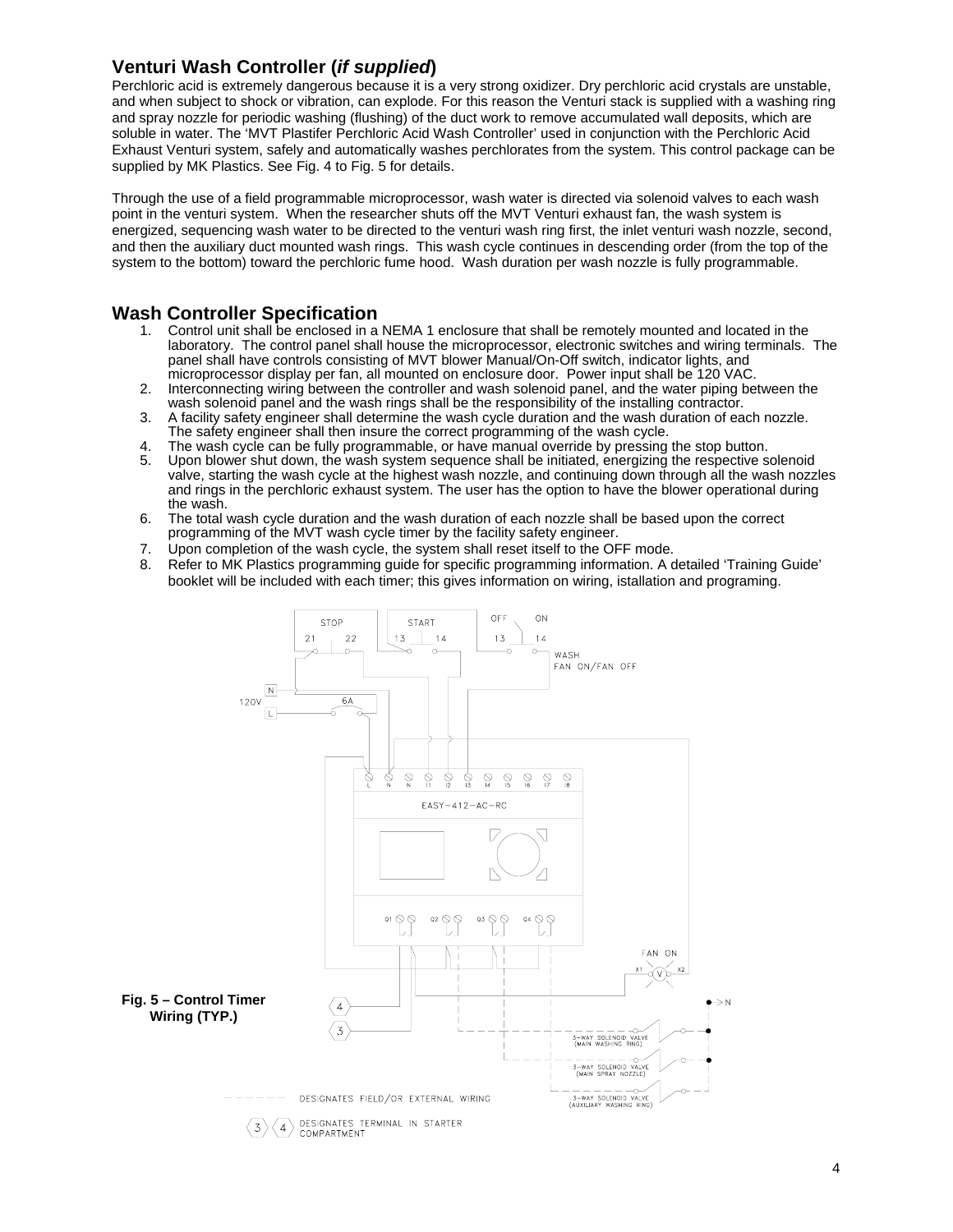### **The 3-Way Solenoid Valves**

These valves are 3-way, diaphragm operated, solenoid pilot controlled. They are made of brass with only four moving parts: a core assembly, two diaphragm assemblies, and a disc holder sub-assembly.

#### **Normally Closed – see Fig. 6**

Solenoid De-energized: Flow is from cylinder 'A' to exhaust 'E'. Pressure 'P' connection is closed. Solenoid Energized: Flow is from pressure 'P' to cylinder 'A'. Exhaust 'E' connection is closed.

The valve is designed to perform properly when mounted in any position. However, for optimum life and performance, the solenoid should be mounted vertically and upright to reduce the possibility of foreign matter accumulating in the solenoid base sub-assembly area. The flow direction and pipe connection of the valves are indicated on the body; pipe connections have to be in accordance with the size indicated on the nameplate and fitted accordingly. To protect the solenoid valves, install a strainer or filter at the inlet side as close to the valve as possible.

Clean the valves periodically; in general, if the voltage to the solenoid is correct, sluggish valve operation, excessive noise, or leakage will indicate that cleaning is required. Clean valve strainer or filter when cleaning the valve. Causes of improper operation are as follows –

- 1. Incorrect Pressure: check valve pressure, the pressure to the valve must be within the range specified on the nameplate. Pressure recommended for the Venturi washing is stated on the submittal, and may vary depending on a particular job.
- 2. Excessive Leakage: Disassemble the valve and clean all parts. Replace worn or damaged parts.



 **Fig. 6 – 3-Way Solenoid Valve Flow Diagram** 

NORMALLY CLOSED

### **Operation and Maintenance Instructions**

- 1. The blower must be in operation when perchloric acid exhaust hood is being utilized.
- 2. Program the timer to open the solenoid valves for the duration as required by the facility safety engineer. Set washing intervals as often as necessary depending on the frequency of use of the perchloric acid hood by examining for sediments at the back of the hood.
- 3. Connect the heater strip at the bottom of the Venturi to the 120-volt 0.5A electrical supply. It must be on a different circuit than the disconnect switch. The heater comes with a thermostat, which is built in and maintenance free. The heater strip, (or cable), remains wrapped around the washing ring water pipe all year round, but it is recommended disconnecting the power at the end of the season when the temperature remains above 50ºF. The thermostat turns the cable on when exposed to temperatures below 38ºF. It will shut off when the pipe has been heated to 45ºF. At the end of the cable, bottom of venturi stack, is a standard electrical plug for an outlet. We strongly recommend the use of a GFCI protected circuit and not to overload the outlet. If an extension cord is necessary, use only a properly sized, grounded, CSA/UL Certified cord suitable for outdoor service.
- 4. Water to the washing ring/nozzle must be made available and a pressure gauge installed to assure sufficient pressure and flow.
- 5. At start of system read the pressure gauge on the water pipe to confirm that it agrees with MK Plastics specifications.
- 6. Verify at set periods that the wash controller is operational and functioning properly.
- 7. The disposal of the perchloric acid washing liquid must be done according to municipal codes and regulations governing polluting containments.